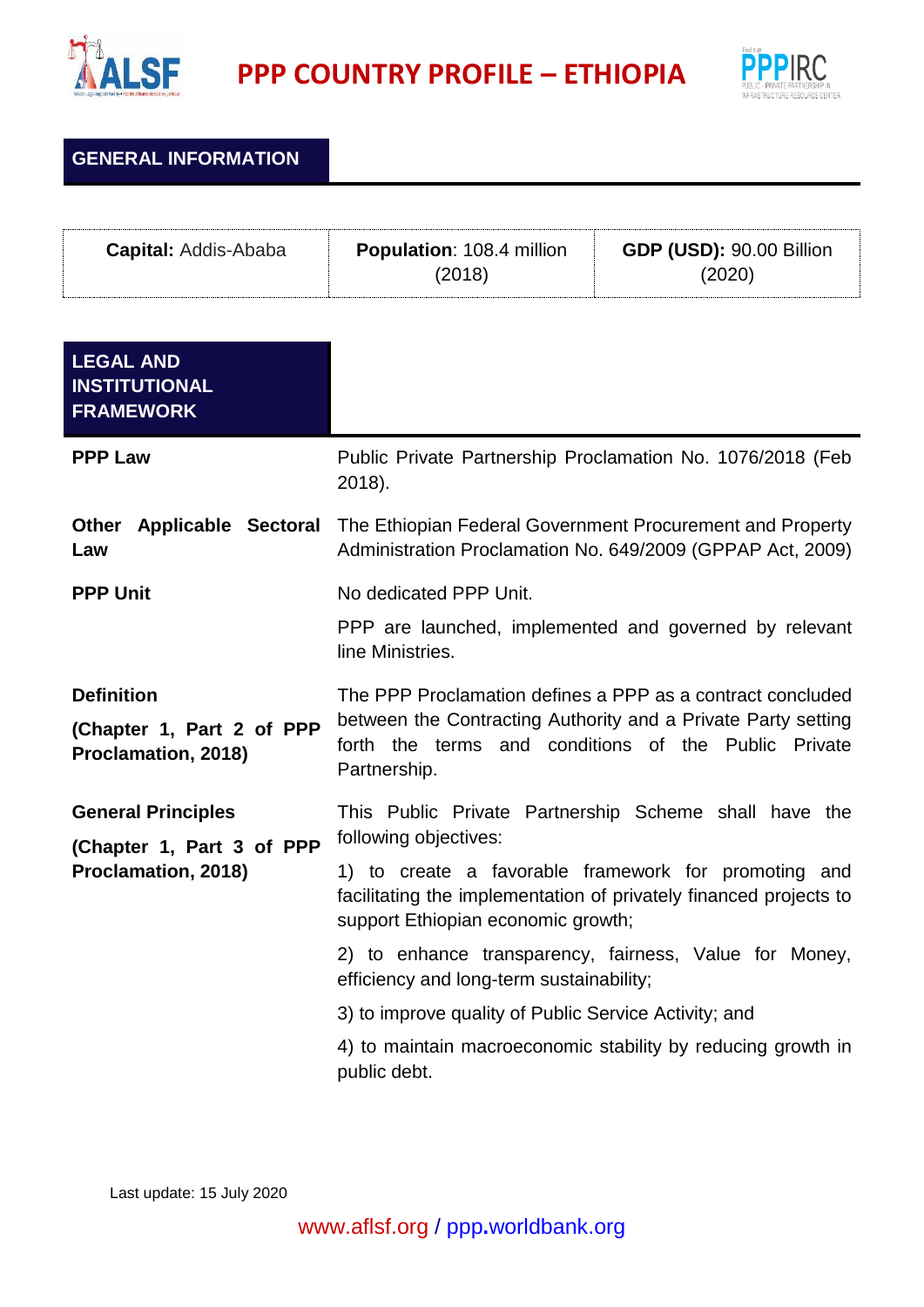

## **PPP COUNTRY PROFILE – ETHIOPIA**



**procedures/ Choice of the private partnership**

**(Chapter 1, Part 6 of PPP Proclamation, 2018)**

Tendering and contracting The Contracting Authority for a Public Private Partnership shall be the Public Entity legally mandated to be responsible for the infrastructure service to be delivered by way of the Public Private Partnership. In the event that a Public Private Partnership project involves infrastructures and/or services which are the responsibility of more than one Public Entity, the Board shall among Public entities select the appropriate Contracting Authority for this specific project. The Contracting Authority shall select the form of contract which reflects the desired allocation of risks and responsibilities for each agreement.

**Project Evaluation (Chapter 4, Part 28 of PPP Proclamation, 2018)** 1) Unless provided otherwise in the request for proposals, the PPP Directorate General shall not open the financial proposal unless it has opened and deemed the technical proposal to be responsive.

> 2) The PPP Directorate General shall compare and evaluate each proposal in accordance with the evaluation criteria, the relative weight accorded to each criterion if applicable and the evaluation process set forth in the request for proposals.

**Negotiation and Execution of PPP Contracts (Chapter 8, Part 39 of PPP Proclamation, 2018)** The PPP Directorate General may engage in direct negotiation in respect of a Public Private Partnership, upon approval by the Board, only where the specific conditions are satisfied.

**Rights and Obligations of**  Without prejudice to relevant laws, the Project Agreement **the public partner (Chapter 10, Part 48 of PPP Proclamation, 2018)** shall specify, as appropriate, which assets are or shall be public property and which assets are or shall be the private property of the Private Party.

**Rights and Obligations of the private partner (Chapter 10, Part 49 of PPP Proclamation, 2018)** The Contracting Authority or other Public Entity under the terms of the law and the Public Private Partnership Agreement shall make available to the Private Party or, as appropriate, shall assist the Private Party in obtaining such rights related to the project site, including title thereto, as may be necessary for the implementation of the project. The Private Party may possess land and use it for the purpose of the implementation of the project. The restrictions in terms and tenure of land and bidding system shall not apply on land that is covered under the project.

Last update: 15 July 2020